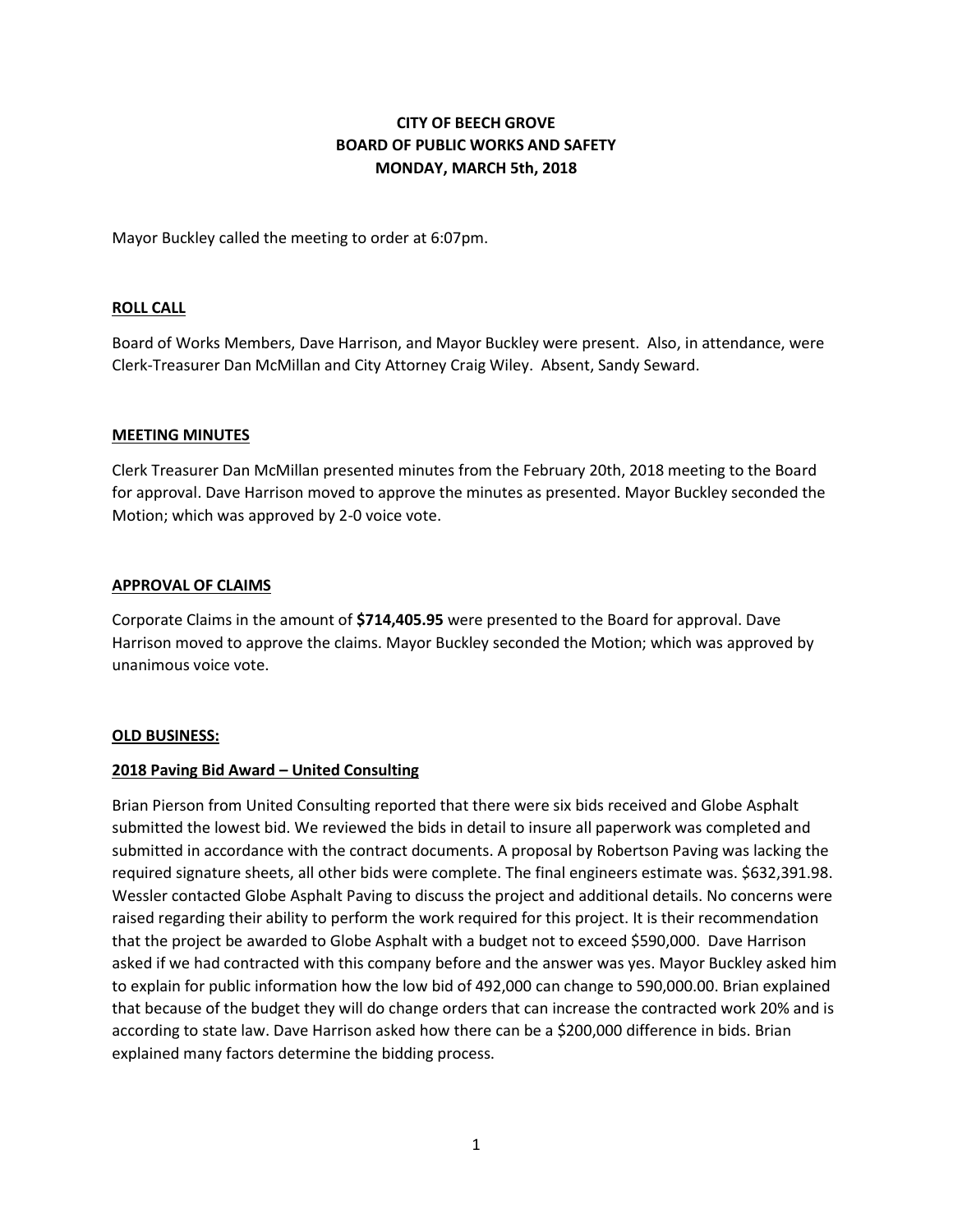Dave Harrison moved to approve the recommendation to award the bid to Globe. Mayor Buckley seconded the Motion, which was approved by unanimous voice vote.

## **Street Closing – Drug Free Coalition:**

Road closure, May 16, 2018 – set-up at 4:30 and the event will run from 5:30pm to 8:00pm, clean-up will be completed by 8:30pm. The area includes Main Street, between 8<sup>th</sup> and 9<sup>th</sup> Avenues. Permission is also requested to use City Hall Steps for speakers and the use of City Hall Council Chambers in the event of rain.

Tents will be set up along Main Street. They are also requesting to use Beech Grove Public Safety for safety service; both fire and police are members of the coalition. Trash and recycle cans are needed and they would like for Department of Public Works to deliver and picked up the cans along the closure area. No approval for chairs.

Proof of insurance must be provided.

Dave Harrison moved to approve the street closing from 8-9th street and without chairs. Mayor Buckley seconded the Motion which was approved by unanimous voice vote.

## **NEW BUSINESS:**

## **2018 Stormwater Quote Approval**

Phase 1: Emily from Wessler Engineering gave the following update.

Churchman Avenue Area - includes addition of inlets and storm pipes and fully replacing the pavement and adding curb to either side.

Mann Drive- clearing out vegetation and sediment in the extending draining ditch, but will not fully resolve the issue, because of the elevation of the pipes, so an additional project will be needed to be completed in the future, however this will restore the storage capacity of this ditch so that the storm water will not exceed the ditch. The estimate is just under \$150,000.00.

Construction schedule of the project to be as follows,

- Accepting construction bids as early as tomorrow, March 6, 2018.
- Opening bids at BOW Meeting on April 2<sup>nd</sup>, 2018
- Awarding bid in mid-April
- Executing contract in early May and finishing construction in July.

Dave Harrison asked where on Churchman this is, and she reported that it is near Churchman and Churchman -By-Pass. Mayor Buckley asked how the bidding process will work. The bid packages will be sent out via email to Globe, Smith, Roger Russell and Eagle Valley. Bids will be required to be hand delivered to city hall.